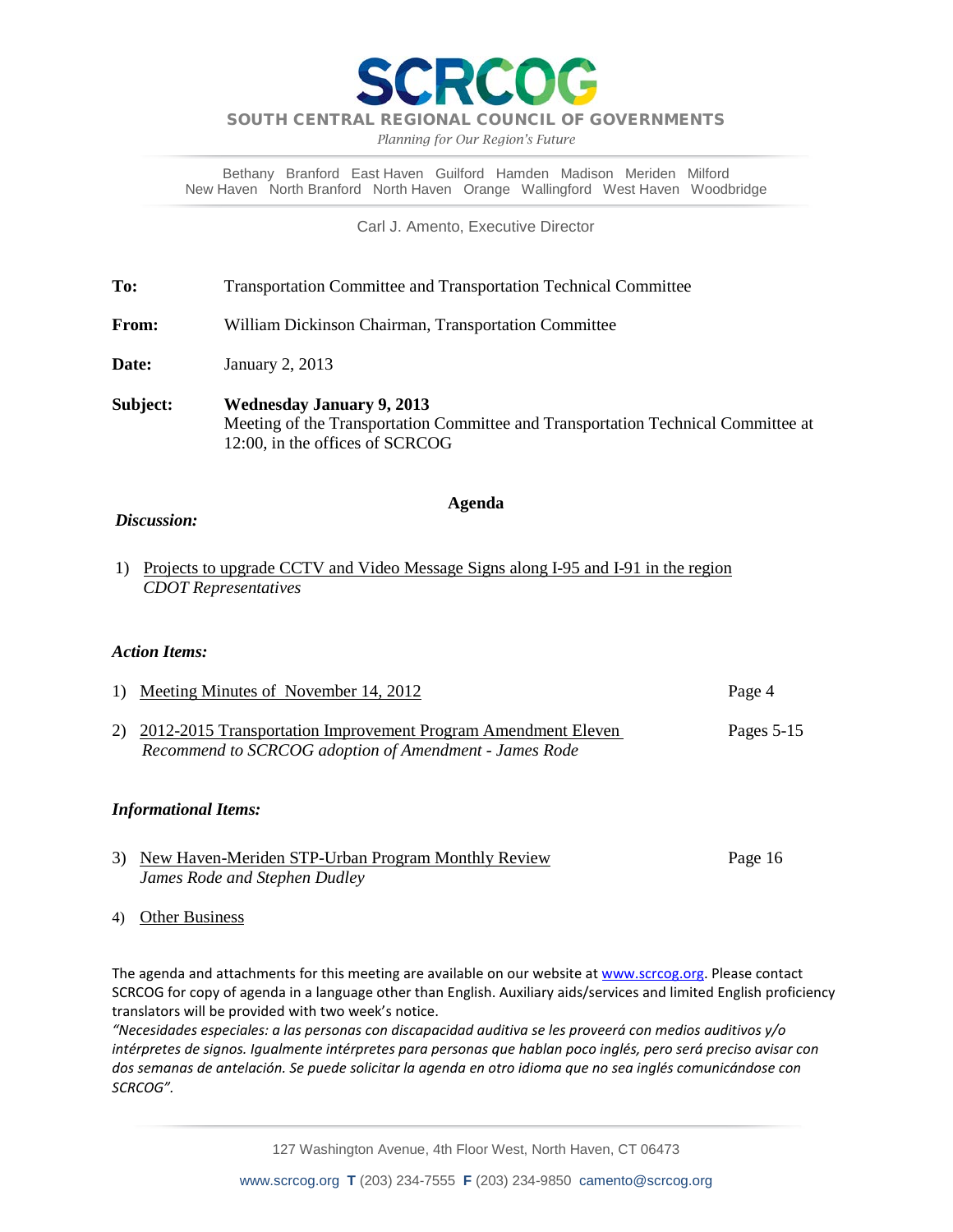DIM

*Planning for Our Region's Future*

Bethany Branford East Haven Guilford Hamden Madison Meriden Milford New Haven North Branford North Haven Orange Wallingford West Haven Woodbridge

Carl J. Amento, Executive Director

Transportation and Transportation Technical Committee Distribution List *All Receiving Agenda Notice via Email or Fax Agenda at SCRCOG's Web Site: www.scrcog.org*  **January 9, 2013** *Municipalities*  Bethany: S. Huxley, A. Marek, A. Green<sup>1</sup> Branford: A. DaRos, S. Rasmussen, C. Andres, J. Plaziak<sup>1</sup> East Haven: J. Maturo, K. White<sup>1</sup> Guilford: J. Mazza, G. Kral, M. Damiani, J. Portley<sup>1</sup> Hamden: S. Jackson, L. Creane, R. Roscow, E. Fuller, T. Wydra, B. Brinton<sup>1</sup> Madison: F. McPherson, M.  $\text{Ott}^1$ Meriden: M. Rohde, D. Caruso, L. Kendzior, D. Brunet, P. Brennan, B. Bass<sup>1</sup> Milford: B. Blake, D. Sulkis, B. Kolwicz, R. Gregory, G. Wassmer<sup>1</sup> New Haven: J. DeStefano, K.Murphy, R. Miller<sup>1</sup>, K. Gilvarg, B. Notghi, M Piscitelli, J Travers North Branford: K. Weiss<sup>1</sup>, C. Zebb, R. Branigan North Haven: M. Freda, A. Fredricksen, B. Cummings, J Bodwell<sup>1</sup> Orange: P. Dinice, S. Savarese Wallingford: W. Dickinson, J. Thompson<sup>1</sup> West Haven: M. Allen, A. Quadir<sup>1</sup>, B. Sabo, Woodbridge: J. Hellauer, P. Rubens-Dahl, W. Connors<sup>1</sup> 1 *voting Technical Transportation Committee member appointed by chief elected official*

#### *Others*

The Advisor Amity Observer Center for Disability Rights: M. Gallucci ConnDOT: M. Rolfe, G. Wright, D. Larosa, J Redeker Connecticut Commuter Services: J. Brantley Connecticut League of Women Voters (New Haven Chapter): N. Ciarleglio Connecticut Post Connecticut Public Broadcasting Connecticut Transit: P. Fry, S. Willis Fay, Spofford & Thorndike: G. Lindsay FHWA: Eloise Powell, Amy Jackson-Grove Fox Connecticut Greater New Haven Chamber of Commerce: T. Rescigno, L. DiCocco-Beauton Greater New Haven Convention and Visitors Bureau: G. Kozlowski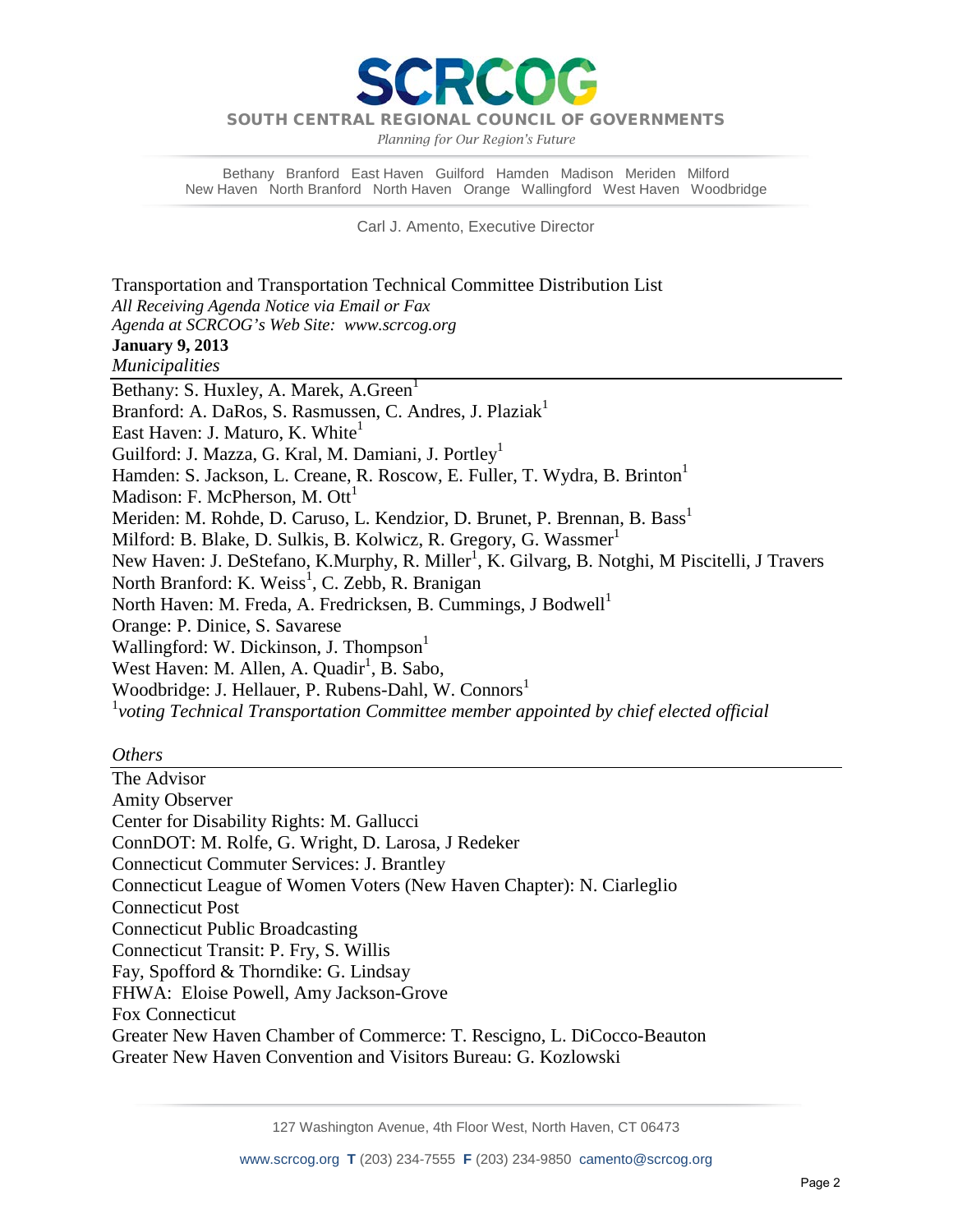

*Planning for Our Region's Future*

Bethany Branford East Haven Guilford Hamden Madison Meriden Milford New Haven North Branford North Haven Orange Wallingford West Haven Woodbridge

Carl J. Amento, Executive Director

*Distribution List (Continued)* **January 9, 2013** Greater New Haven Transit District: D. Carter, L. Richards, A. Naudus Hamden Community News Hamden Journal Hartford Courant Inner City News Integrated Management Controls: S. Gale LaVoz Luchs Associates: R. Dagan Meriden Transit District: J. Zajac Milford Mirror Milford- Orange Bulletin Milford Transit District: H. Jadach My Record Journal New Haven Advocate New Haven Independent New Haven Parking Authority: J. Staniewicz, W. Kilpatrick, M. Fortunata New Haven Register: M. Zaretsky Northeast Transportation Company: J. Spina Office of Congresswoman Rosa DeLauro: L. Mangini Orange Patch PBAmericas (Glastonbury): A. Moretti, Post Chronicle Shoreline Times Shore Publishing Technical Planning Associates: B. Sacco Totokett Times United Illuminating Company: S. Saczynski, Wallingford Public Access West Haven Chamber of Commerce: N. DeMatties West Haven Voice WVIT Channel 30 News WTNH Channel 8 News WTIC 1080 news WRYM 840 AM La Gigante WFSB Channel 3 News WQUN 1220 AM WNHU 88.7 FM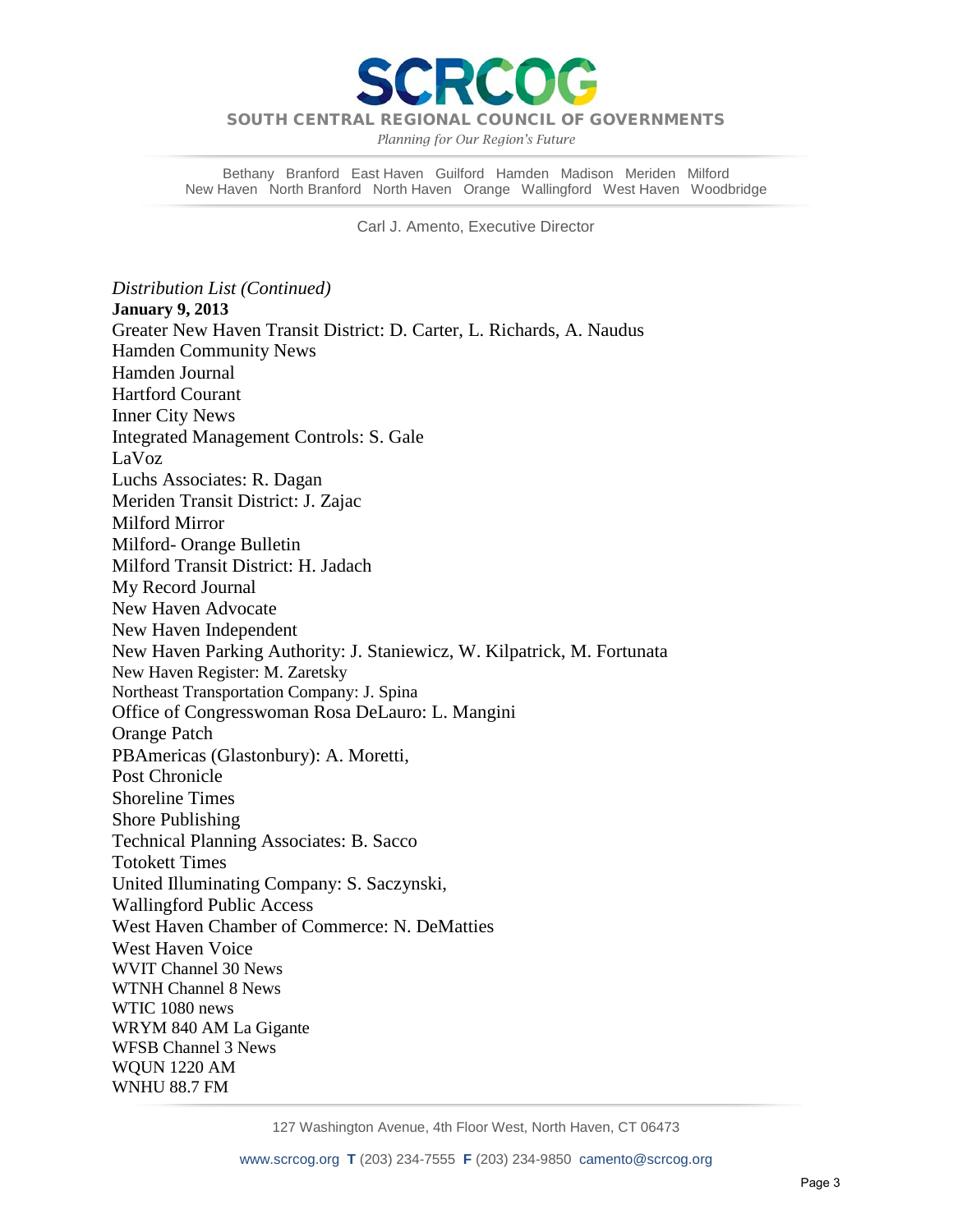DCC

SOUTH CENTRAL REGIONAL COUNCIL OF GOVERNMENTS

*Planning for Our Region's Future*

Bethany Branford East Haven Guilford Hamden Madison Meriden Milford New Haven North Branford North Haven Orange Wallingford West Haven Woodbridge

Carl J. Amento, Executive Director

# Minutes Transportation Committee November 14, 2012

| <b>Transportation Committee Members</b>        | <b>Transportation Technical Committee</b> |
|------------------------------------------------|-------------------------------------------|
| Wallingford, Mayor William Dickinson, Chair    | Guilford, Jim Portley                     |
| Branford, Janice Plaziak, Proxy for FS Anthony | Hamden, Robert Brinton                    |
| DaRos                                          | Milford, Gary Wassmer                     |
| Guilford, FS Joseph Mazza                      | New Haven, Richard Miller                 |
| Madison, FS Fillmore McPherson                 | North Branford, Kurt Weiss                |
| New Haven, James Travers, Proxy for Mayor John | North Haven, Jonathan Bodwell             |
| DeStefano                                      | Orange, Steve Savarese                    |
|                                                | Wallingford, John Thompson                |
| <b>Guests</b>                                  | West Haven, Abdul Quadir                  |
| Edgar Wynkoop, CTDOT                           |                                           |
| Lou Mangini, Congresswoman DeLauro's office    | <b>SCRCOG</b>                             |
|                                                | James Rode, Stephen Dudley, Chris Rappa   |

FS Mazza called the meeting to order at 12:15. Mayor Dickinson assumed the chair upon his arrival.

#### **Discussion Item**

The discussion on projects 92-646 and 92-647 was tabled, at the request of CDOT, and will be moved to the agenda in January.

### **Action Item #1**

Minutes of the October 10, 2012 meeting were adopted on a motion by J. Portley seconded by J. Plaziak.

### **Action Item #2**

A revised Amendment 10 for the FY2012 –FY2015 TIP was introduced. It included 3projects. These were *92-522 I-95 West River Bridge, 92-612, Rehab BR 03021& 03022 o/ Rte 5, AMTRAK, Ferry St,* and *170-3065, Repair/ Replace overhead sign supports NHS routes.* FS McPherson made a motion to recommend approval of *Amendment 10.* J. Portley seconded and motion passed unanimously.

#### **Informational Item #1**

The list of active STP-Urban projects was included in the agenda. Those present offered comments on their projects.

### **Informational Item #2**

J Plaziak made a motion to adjourn, J Portley seconded, meeting was adjourned at 12:48 PM.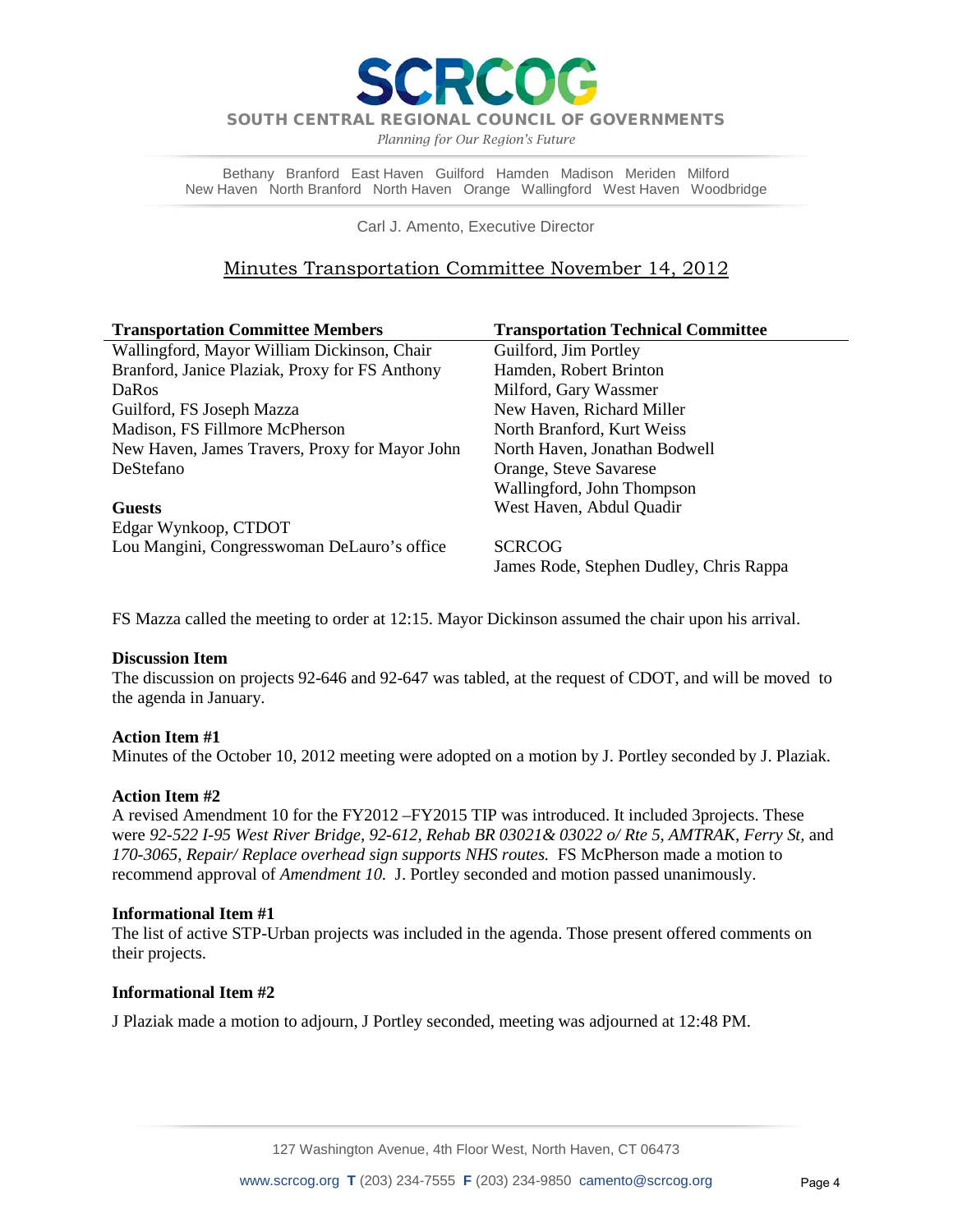# **South Central Regional Council of Governments**

2012-2015 TRANSPORTATION IMPROVEMENT PROGRAM

Amendment Number 11

| Project        | 0014-0184                                                                                                                                                      | 2012-A11-1 | <b>Shoreline Greenway Branford</b>                                                                                                                                                                                                                                                                                                                                                                                                                                                                                                      | Page 7  |  |  |  |  |  |  |
|----------------|----------------------------------------------------------------------------------------------------------------------------------------------------------------|------------|-----------------------------------------------------------------------------------------------------------------------------------------------------------------------------------------------------------------------------------------------------------------------------------------------------------------------------------------------------------------------------------------------------------------------------------------------------------------------------------------------------------------------------------------|---------|--|--|--|--|--|--|
| <b>Changes</b> | Amendment 11 adds new Project                                                                                                                                  |            |                                                                                                                                                                                                                                                                                                                                                                                                                                                                                                                                         |         |  |  |  |  |  |  |
| Reason         | existing trail adjacent to Tilicon Rd.                                                                                                                         |            | Project for the construction of a 3,000 ft. trail in Branford to run from Young's Pond Park to                                                                                                                                                                                                                                                                                                                                                                                                                                          |         |  |  |  |  |  |  |
| Project        | 0059-0162                                                                                                                                                      |            | 2012-A12-2 Shoreline Greenway Guilford                                                                                                                                                                                                                                                                                                                                                                                                                                                                                                  | Page 7  |  |  |  |  |  |  |
| <b>Changes</b> | Amendment 11 adds new Project                                                                                                                                  |            |                                                                                                                                                                                                                                                                                                                                                                                                                                                                                                                                         |         |  |  |  |  |  |  |
| Reason         | Project is for design and construction of a 5,000 ft. trail in Guilford to run alongside Route 1 from<br>the Madison border to the intersection with Route 146 |            |                                                                                                                                                                                                                                                                                                                                                                                                                                                                                                                                         |         |  |  |  |  |  |  |
| Project        | 0079-0222                                                                                                                                                      | 2007-066   | <b>Columbus Ave Bridge over Harbor Brook</b>                                                                                                                                                                                                                                                                                                                                                                                                                                                                                            | Page 8  |  |  |  |  |  |  |
| <b>Changes</b> |                                                                                                                                                                |            | Amendment 11 moves funds to current fiscal year                                                                                                                                                                                                                                                                                                                                                                                                                                                                                         |         |  |  |  |  |  |  |
| Reason         | In order for funds to be obligated they must be moved to the current fiscal year. Cost is<br>increased based on Engineer's latest estimate.                    |            |                                                                                                                                                                                                                                                                                                                                                                                                                                                                                                                                         |         |  |  |  |  |  |  |
| Project        | 0092-0531                                                                                                                                                      | 1999-009   | I-95/I-91/Rt 34 Interchange Reconstruction E                                                                                                                                                                                                                                                                                                                                                                                                                                                                                            | Page 9  |  |  |  |  |  |  |
| <b>Changes</b> |                                                                                                                                                                |            | Amendment 11 adjusts funds to meet MAP-21 requirements                                                                                                                                                                                                                                                                                                                                                                                                                                                                                  |         |  |  |  |  |  |  |
| Reason         |                                                                                                                                                                |            | As work continues NHPP funds are introduced for the current fiscal year to replace both I-M and<br>NHS program funds which were not included in MAP-21.                                                                                                                                                                                                                                                                                                                                                                                 |         |  |  |  |  |  |  |
| Project        | 0092-0646                                                                                                                                                      | 2012-A10-1 | <b>New Haven Area VMS Upgrades</b>                                                                                                                                                                                                                                                                                                                                                                                                                                                                                                      | Page 10 |  |  |  |  |  |  |
| <b>Changes</b> |                                                                                                                                                                |            |                                                                                                                                                                                                                                                                                                                                                                                                                                                                                                                                         |         |  |  |  |  |  |  |
| Reason         | Amendment 11 introduces new project                                                                                                                            |            |                                                                                                                                                                                                                                                                                                                                                                                                                                                                                                                                         |         |  |  |  |  |  |  |
|                |                                                                                                                                                                |            | Project is required to upgrade variable message signs on I-95 and I-91 and other state routes in<br>the Greater New Haven region. The design project will meet federal regulations for ITS by<br>implementing the systems engineering analysis process including a concept of operations and<br>analysis of alternatives to be implemented. The upgrades will replace the aging equipment,<br>improve motorist information, aid construction and maintenance work, implement amber alert<br>and perform highway information activities. |         |  |  |  |  |  |  |
| Project        | 0092-0647                                                                                                                                                      | 2012-A10-2 | <b>New Haven Area CCTV Upgrades</b>                                                                                                                                                                                                                                                                                                                                                                                                                                                                                                     | Page 11 |  |  |  |  |  |  |

**Reason** Project is required to upgrade closed circuit television cameras on I-95 and I-91 in the Greater New Haven region. The design project will meet federal regulations for ITS by implementing the systems engineering analysis process including a concept of operations and analysis of alternatives to be implemented. The upgrades will replace the aging equipment, improve motorist information, monitor construction and maintenance work, monitor amber alert and perform highway information activities.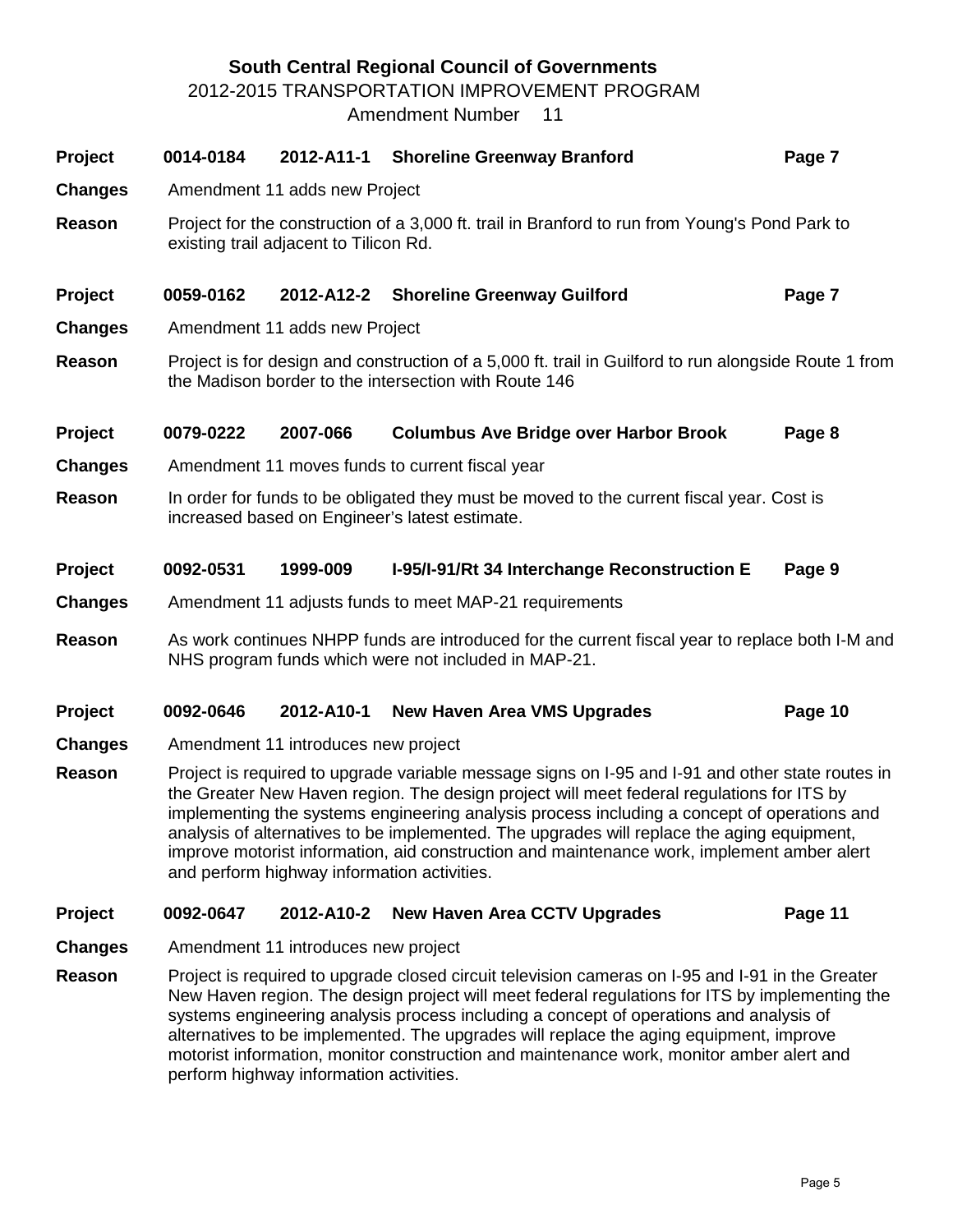# **South Central Regional Council of Governments** 2012-2015 TRANSPORTATION IMPROVEMENT PROGRAM Amendment Number 11

| Project        | 0148-0198   | 2007-038                                                                         | <b>Quinnipiac River Trail Phase 3</b>                                                      | Page 12 |  |  |  |  |  |  |  |
|----------------|-------------|----------------------------------------------------------------------------------|--------------------------------------------------------------------------------------------|---------|--|--|--|--|--|--|--|
| <b>Changes</b> |             | Amendment 11 moves funds to FY13                                                 |                                                                                            |         |  |  |  |  |  |  |  |
| <b>Reason</b>  |             | In order for funds to be obligated they must be moved to the current fiscal year |                                                                                            |         |  |  |  |  |  |  |  |
| Project        | 0173-0424   | 2011-A23-3                                                                       | <b>Epoxy Pavement Markings Interstate Routes</b>                                           | Page 13 |  |  |  |  |  |  |  |
| <b>Changes</b> |             | Amendment 11 introduces new project                                              |                                                                                            |         |  |  |  |  |  |  |  |
| Reason         | fiscal year |                                                                                  | Based on revised schedule and project description funds are increased and moved to current |         |  |  |  |  |  |  |  |
| Project        | 0173-0425   | 2011-A23-4                                                                       | <b>Epoxy Pavement Markings Non Interstate</b>                                              | Page 13 |  |  |  |  |  |  |  |
| <b>Changes</b> |             | Amendment 11 introduces new project                                              |                                                                                            |         |  |  |  |  |  |  |  |
| <b>Reason</b>  | fiscal year |                                                                                  | Based on revised schedule and project description funds are increased and moved to current |         |  |  |  |  |  |  |  |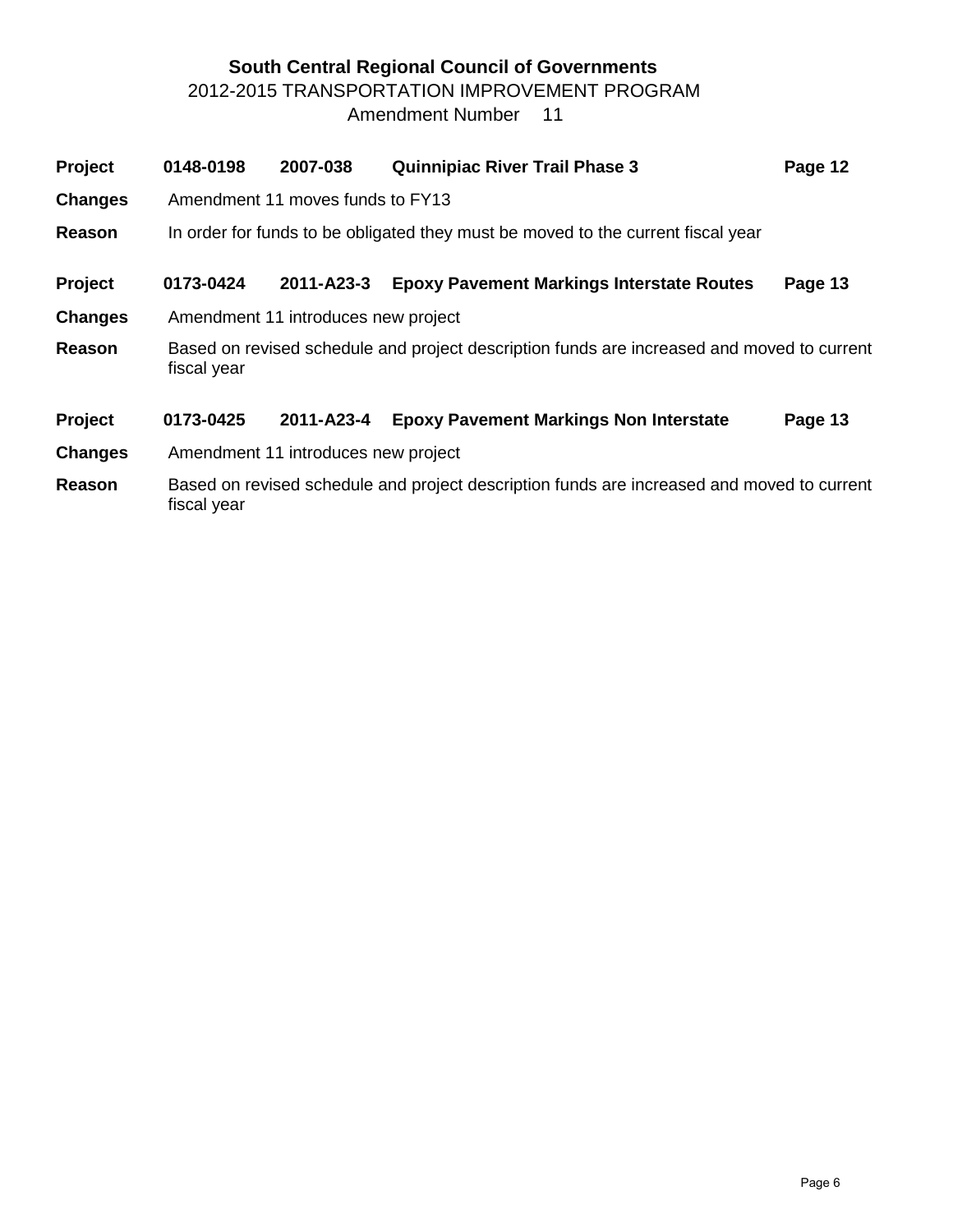# **State Project 0014-0184 SCRCOG # 2012-A11-1**

### **Municipality** Branford

Proposed

**Project Name**Shoreline Greenway Branford

**Description** Project for the construction of a 3,000 ft trail in Branford to run from Young's Pond Park to existing trail adjacent to Tilicon Rd

# **Current TIP Funding (In Thousands)**

| <b>Proposed TIP Funding (In Thousands)</b> |              |         |              |      |      |      |      |            |  |  |  |  |
|--------------------------------------------|--------------|---------|--------------|------|------|------|------|------------|--|--|--|--|
| <b>Funding</b>                             | <b>Phase</b> |         | <b>Prior</b> | 2012 | 2013 | 2014 | 2015 | <b>FYI</b> |  |  |  |  |
| <b>HPP</b>                                 | <b>PD</b>    | Federal |              |      | 60   |      |      |            |  |  |  |  |
|                                            |              | Local   |              |      | 15   |      |      |            |  |  |  |  |
|                                            | FD           | Federal |              |      | 40   |      |      |            |  |  |  |  |
|                                            |              | Local   |              |      | 10   |      |      |            |  |  |  |  |
|                                            | <b>CON</b>   | Federal |              |      |      | 404  |      |            |  |  |  |  |
|                                            |              | Local   |              |      |      | 196  |      |            |  |  |  |  |
| <b>TIP Funds</b>                           | \$725        |         | 0            | 0    | 125  | 600  | 0    | 0          |  |  |  |  |

#### **Amendment Notes**

FY 12 TIP Amend 11 adds new Project

### **State Project 0059-0162 SCRCOG # 2012-A12-2**

**Municipality** Guilford

**Project Name**Shoreline Greenway Guilford

**Description** Project is for design and construction of a 5,000 ft trail in Guilford to run along side Route 1 from the Madison border to the intersection with Route 146

# **Current TIP Funding (In Thousands)**

|                  | <b>Proposed TIP Funding (In Thousands)</b> |         |              |      |      |      |      |            |  |  |  |  |  |
|------------------|--------------------------------------------|---------|--------------|------|------|------|------|------------|--|--|--|--|--|
| <b>Funding</b>   | <b>Phase</b>                               |         | <b>Prior</b> | 2012 | 2013 | 2014 | 2015 | <b>FYI</b> |  |  |  |  |  |
| <b>HPP</b>       | <b>ENG</b>                                 | Federal |              |      | 20   |      |      |            |  |  |  |  |  |
|                  |                                            | Local   |              |      | 5    |      |      |            |  |  |  |  |  |
|                  | <b>CON</b>                                 | Federal |              |      |      | 484  |      |            |  |  |  |  |  |
|                  |                                            | Local   |              |      |      | 326  |      |            |  |  |  |  |  |
| <b>TIP Funds</b> | \$835                                      |         | 0            | 0    | 25   | 810  | 0    | 0          |  |  |  |  |  |

## **Amendment Notes**

FY 12 TIP Amend 11 adds new Project

Proposed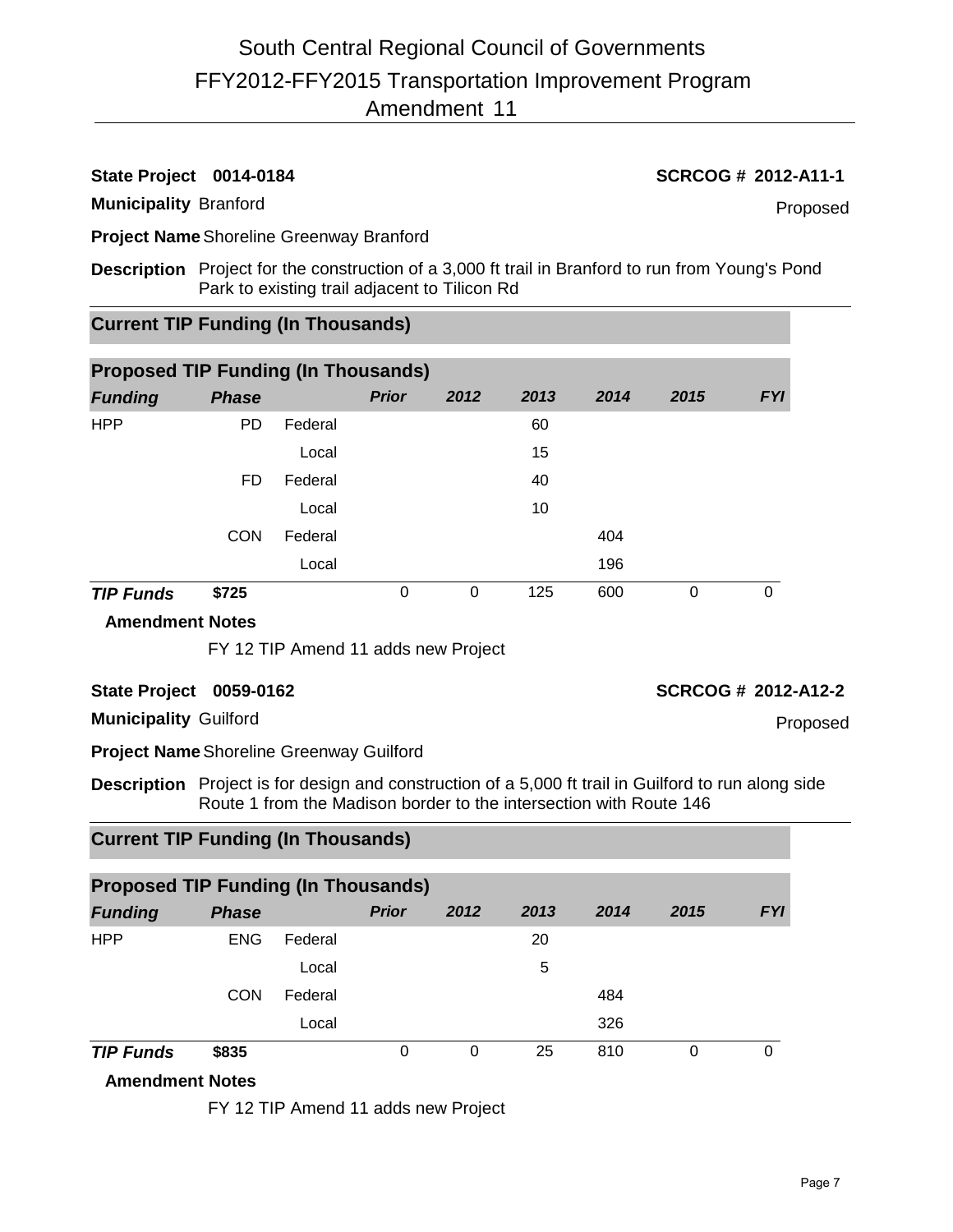# **State Project 0079-0222 SCRCOG # 2007-066**

**Municipality** Meriden

Proposed

**Project Name** Columbus Ave Bridge over Harbor Brook

**Description** Replace bridge over Harbor Brook at Columbus Ave, project was included as part of in FY05 TIP

|                                            | <b>Current TIP Funding (In Thousands)</b> |         |              |       |       |          |          |            |  |  |  |  |  |
|--------------------------------------------|-------------------------------------------|---------|--------------|-------|-------|----------|----------|------------|--|--|--|--|--|
| <b>Funding</b>                             | <b>Phase</b>                              |         | <b>Prior</b> | 2012  | 2013  | 2014     | 2015     | <b>FYI</b> |  |  |  |  |  |
| <b>HPP</b>                                 | <b>CON</b>                                | Federal |              | 1,106 |       |          |          |            |  |  |  |  |  |
|                                            |                                           | Local   |              | 276   |       |          |          |            |  |  |  |  |  |
| <b>Total Cost</b>                          | \$1,382                                   |         | 0            | 1,382 | 0     | $\Omega$ | 0        | 0          |  |  |  |  |  |
| <b>Proposed TIP Funding (In Thousands)</b> |                                           |         |              |       |       |          |          |            |  |  |  |  |  |
| <b>Funding</b>                             | <b>Phase</b>                              |         | <b>Prior</b> | 2012  | 2013  | 2014     | 2015     | <b>FYI</b> |  |  |  |  |  |
| <b>HPP</b>                                 | <b>CON</b>                                | Federal |              |       | 1,106 |          |          |            |  |  |  |  |  |
|                                            |                                           | Local   |              |       | 997   |          |          |            |  |  |  |  |  |
| <b>TIP Funds</b>                           | \$2,103                                   |         | 0            | 0     | 2,103 | $\Omega$ | $\Omega$ | $\Omega$   |  |  |  |  |  |

## **Amendment Notes**

FY07 TIP Amend 9 Introduces new project. FY07 TIP Amend 13 moves CON from FFY08 to FFY09, FY07 TIP Amend 19 moves CON from FFY09 to FFY10. Project moved into FY10 TIP CON Moved to FFY11. FY10 TIP Amend 21 moves funds to FFY12 and increases amount. FY12 TIP Amend 11 moves funds to FY13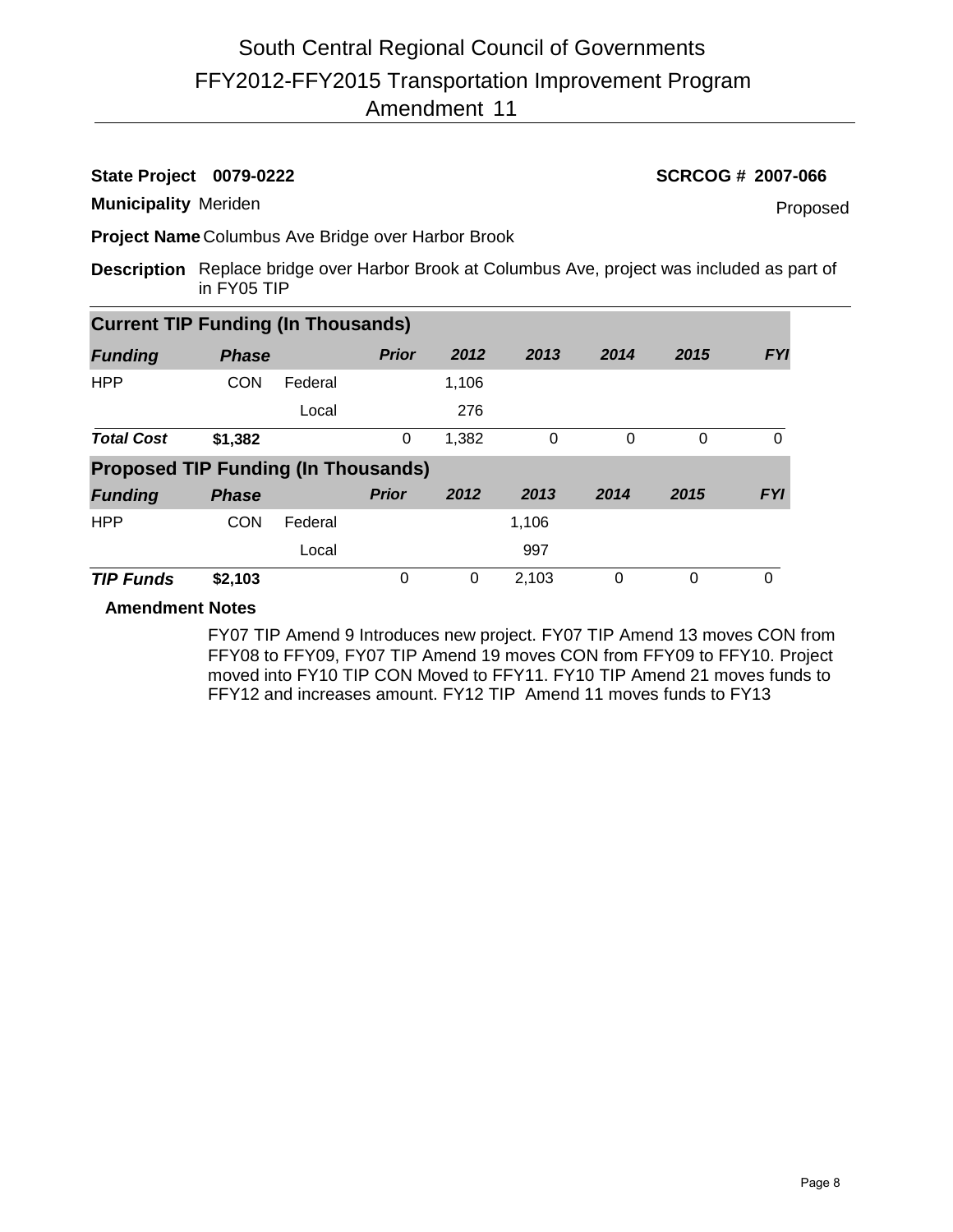# FFY2012-FFY2015 Transportation Improvement Program 11 Amendment South Central Regional Council of Governments

# **State Project 0092-0531 SCRCOG # 1999-009**

**Municipality** New Haven

Proposed

**Project Name** I-95/I-91/Rt 34 Interchange Reconstruction E

**Description** Reconstruct I-95/I-91/Rt 34 interchange to accommodate new 10-lane Quinnipiac River Bridge and reconfigure nb I-95 to Rt 34 ramp as a "right hand take off". Post-FY05 CN with Surface Transportation Program statewide and National Highway System support.

|                   | <b>Current TIP Funding (In Thousands)</b>  |              |             |        |        |        |            |
|-------------------|--------------------------------------------|--------------|-------------|--------|--------|--------|------------|
| <b>Funding</b>    | <b>Phase</b>                               | <b>Prior</b> | 2012        | 2013   | 2014   | 2015   | <b>FYI</b> |
| $I-M$             | CON AC-Entry                               |              | $\mathbf 0$ |        |        |        |            |
|                   | Federal                                    | 21,521       | 10,000      | 11,720 | 9,770  | 28,000 | 30,714     |
|                   | <b>State</b>                               | 3,216        | 1,111       | 1,302  | 1,086  | 3,111  | 3,413      |
| I-MD              | Federal                                    | 950          |             |        |        |        |            |
| <b>NHS</b>        | AC-Entry                                   |              | $\mathbf 0$ |        |        |        |            |
|                   | Federal                                    | 19,009       | 11,256      | 8,701  |        |        |            |
|                   | <b>State</b>                               | 2,112        | 1,251       | 967    |        |        |            |
| <b>STPA</b>       | Federal                                    | 34,570       |             | 23,130 | 28,570 | 28,000 | 29,800     |
|                   | <b>State</b>                               | 3,841        |             | 2,570  | 7,143  | 3,111  | 3,311      |
| <b>Total Cost</b> | \$333,256                                  | 85,219       | 23,618      | 48,390 | 46,569 | 62,222 | 67,238     |
|                   | <b>Proposed TIP Funding (In Thousands)</b> |              |             |        |        |        |            |
| <b>Funding</b>    | <b>Phase</b>                               | <b>Prior</b> | 2012        | 2013   | 2014   | 2015   | <b>FYI</b> |
| $I-M$             | CON AC-Entry                               |              | 0           |        |        |        |            |
|                   | Federal                                    | 21,521       | 10,000      |        | 9,770  | 28,000 | 30,714     |
|                   | <b>State</b>                               | 3,216        | 1,111       |        | 1,086  | 3,111  | 3,413      |
| I-MD              | Federal                                    | 950          |             |        |        |        |            |
| <b>NHPP</b>       | Federal                                    |              |             | 14,000 |        |        |            |
|                   | <b>State</b>                               |              |             | 1,556  |        |        |            |
| <b>NHS</b>        | AC-Entry                                   |              | 0           |        |        |        |            |
|                   | Federal                                    | 19,009       | 11,256      |        |        |        |            |
|                   | <b>State</b>                               | 2,112        | 1,251       |        |        |        |            |
| <b>STPA</b>       | Federal                                    | 34,570       |             | 24,000 | 28,570 | 28,000 | 29,800     |
|                   | <b>State</b>                               | 3,841        |             | 2,667  | 7,143  | 3,111  | 3,311      |
| <b>TIP Funds</b>  | \$327,089                                  | 85,219       | 23,618      | 42,223 | 46,569 | 62,222 | 67,238     |

## **Amendment Notes**

FY10 TIP Amend 18 increases STPA funds for FY11 and adds IMD funds to FY11 FY07 TIP Amendment 1 Reduces 08 funding, deletes FFY11 funding and add post TIP funds. Design schedule changes affecting timing.FY07 TIP Amendment 7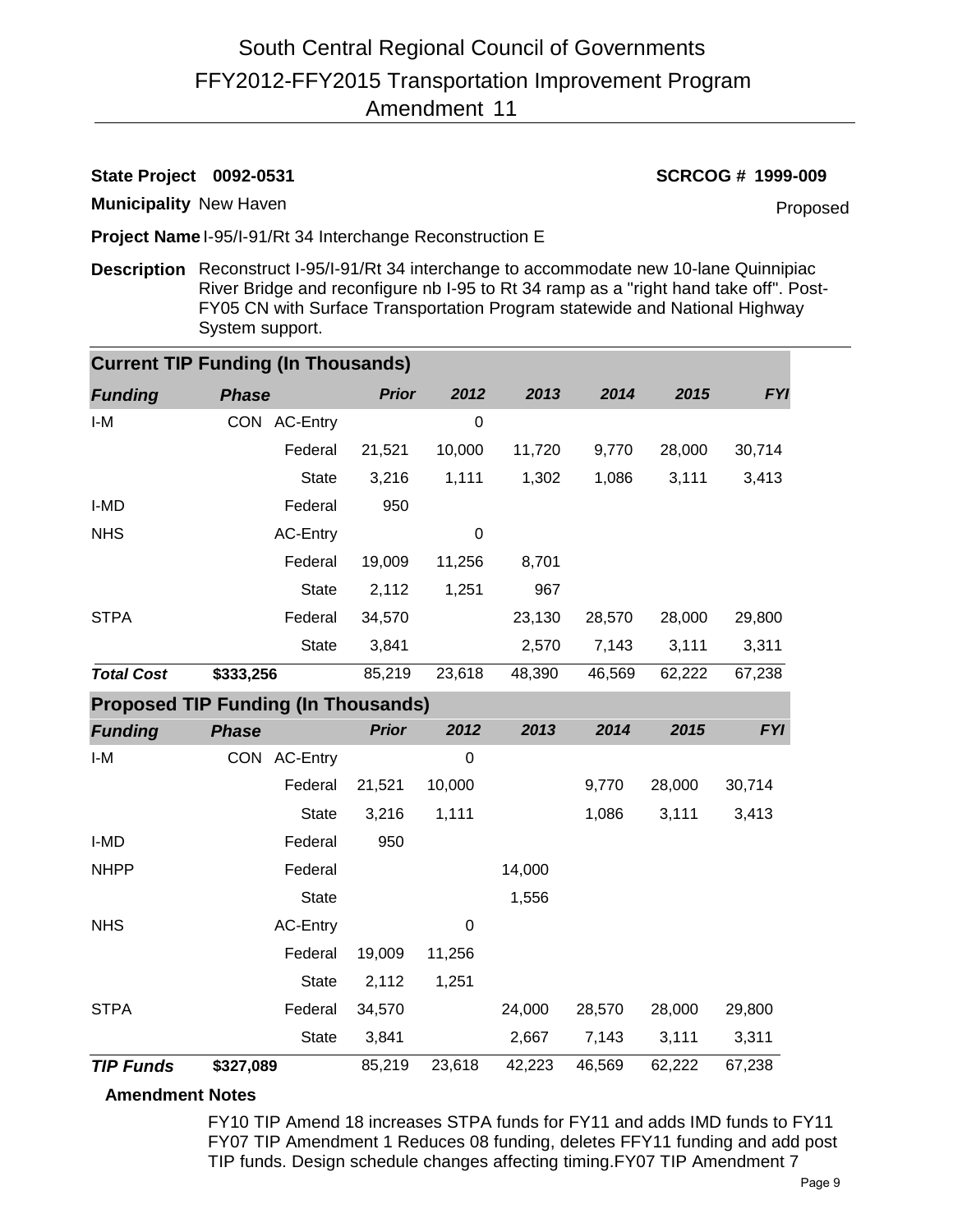Reduces HPP Funds and deletes FFY07 moving project start date into FFY08. FY07 TIP Amend 11 moves project start date to FYI and funds are increased based on the current estimate of \$527 M. Project moved into FY10 TIP CON funds reduced from \$527 M to \$505 M.FY10 TIP amend 5 adds NHS funds and adjusts \$ as project is ready to be advertised FY10 TIP Amend 9 moves funds from FFY11 to FFY10 FY10 TIP Amend 18 increases STPA funds for FY11 and add IMD funds. FY10 TIP Amend 23 reduces NHS funds for FY12. FY12 TIP Amend 4 adds I-M to FY12. FY12 TIP Amend 7 increases NHS for FY 12. FY12 TIP Amend 11 Adjusts Funds

**State Project 0092-0646 SCRCOG # 2012-A10-1**

Proposed

**Municipality** Regional

**Project Name** New Haven Area VMS Upgrades

**Description** Project to upgrade variable message signs on I-95/I-91 and other State routes in the greater New Haven region

# **Current TIP Funding (In Thousands)**

| <b>Proposed TIP Funding (In Thousands)</b> |              |         |              |      |      |      |      |            |  |  |  |
|--------------------------------------------|--------------|---------|--------------|------|------|------|------|------------|--|--|--|
| <b>Funding</b>                             | <b>Phase</b> |         | <b>Prior</b> | 2012 | 2013 | 2014 | 2015 | <b>FYI</b> |  |  |  |
| <b>CMAQ</b>                                | PD.          | Federal |              |      |      | 99   |      |            |  |  |  |
|                                            | FD.          | Federal |              |      |      | 231  |      |            |  |  |  |
|                                            | CON          | Federal |              |      |      |      |      | 4,600      |  |  |  |
| <b>TIP Funds</b>                           | \$4,930      |         | 0            | 0    | 0    | 330  | 0    | 4,600      |  |  |  |

**Amendment Notes**

FY12 TIP Amend 11 introduces new project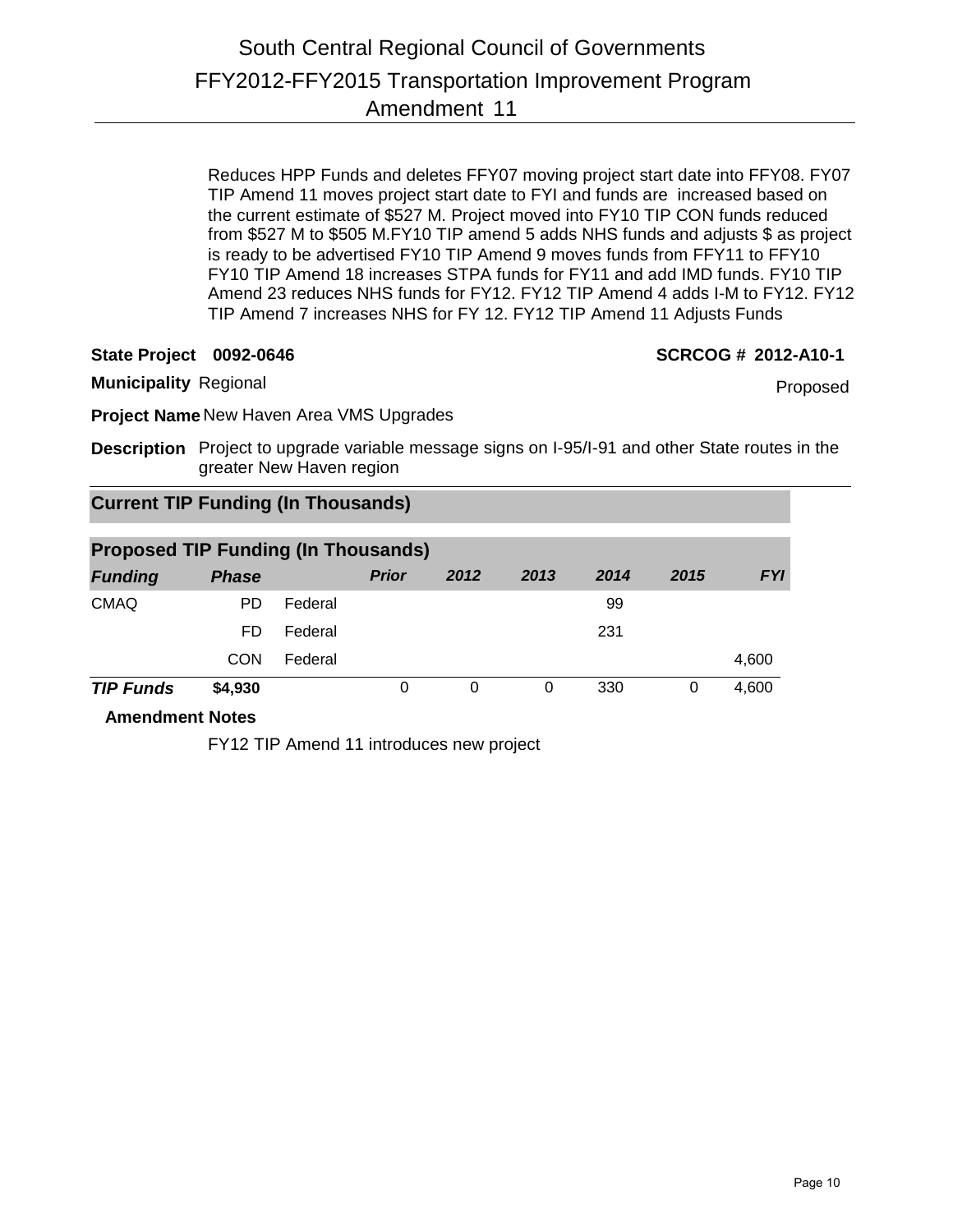# FFY2012-FFY2015 Transportation Improvement Program 11 Amendment South Central Regional Council of Governments

### **Municipality** Regional

## **State Project 0092-0647 SCRCOG # 2012-A10-2**

Proposed

**Project Name** New Haven Area CCTV Upgrades

**Description** Project to upgrade CCTV, TFM and Communications equipment along I-95/I-91 and other State routes in the greater New Haven region

# **Current TIP Funding (In Thousands)**

| <b>Proposed TIP Funding (In Thousands)</b>                                                                     |              |         |              |      |      |      |      |            |  |  |  |
|----------------------------------------------------------------------------------------------------------------|--------------|---------|--------------|------|------|------|------|------------|--|--|--|
| <b>Funding</b>                                                                                                 | <b>Phase</b> |         | <b>Prior</b> | 2012 | 2013 | 2014 | 2015 | <b>FYI</b> |  |  |  |
| <b>CMAQ</b>                                                                                                    | PD.          | Federal |              |      |      | 72   |      |            |  |  |  |
|                                                                                                                | FD.          | Federal |              |      |      | 168  |      |            |  |  |  |
|                                                                                                                | <b>CON</b>   | Federal |              |      |      |      |      | 3,400      |  |  |  |
| <b>TIP Funds</b>                                                                                               | \$3,640      |         | 0            | 0    | 0    | 240  | 0    | 3,400      |  |  |  |
| A contract the contract All of the contract of the contract of the contract of the contract of the contract of |              |         |              |      |      |      |      |            |  |  |  |

**Amendment Notes**

FY12 TIP Amend 11 introduces new project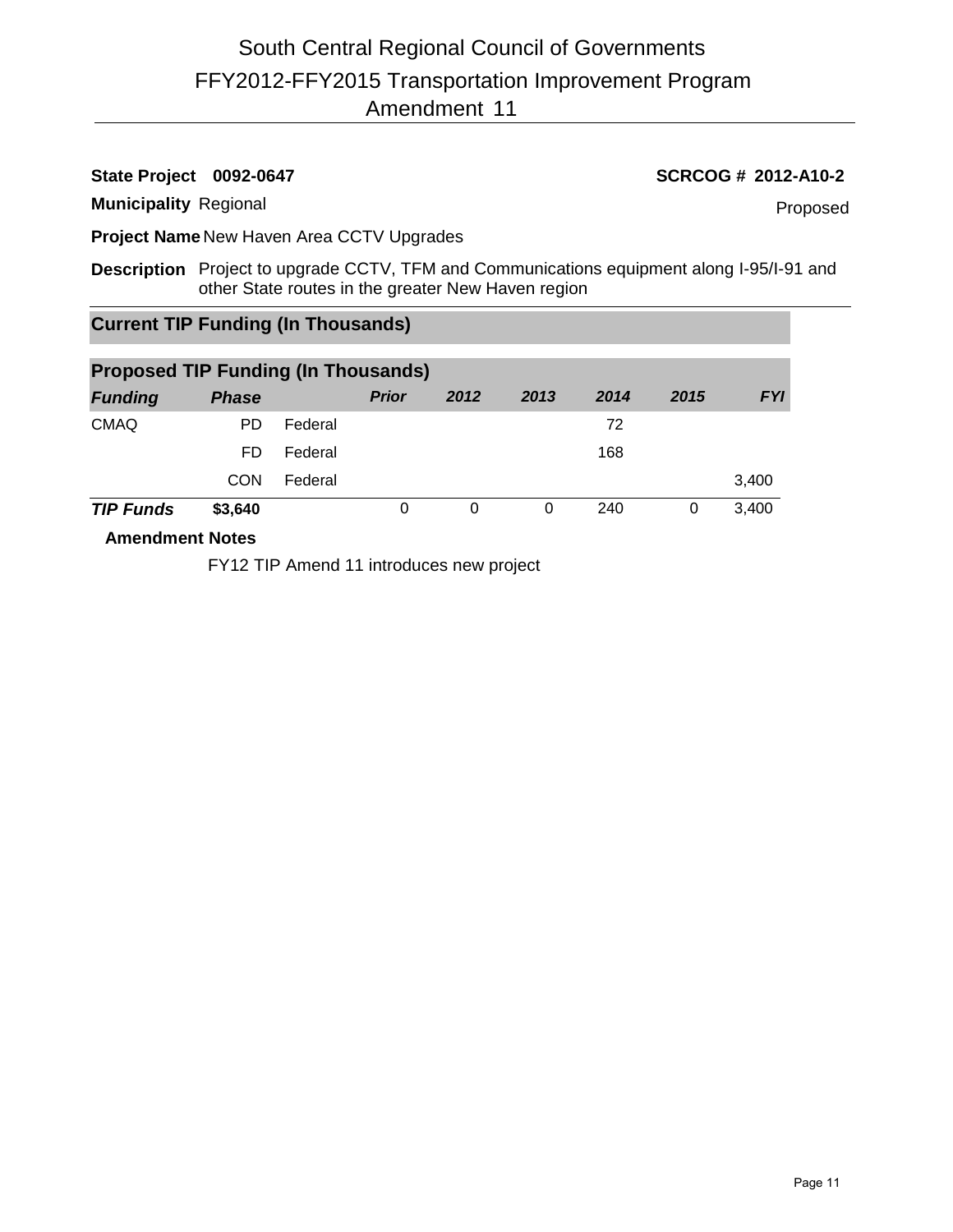# FFY2012-FFY2015 Transportation Improvement Program 11 Amendment South Central Regional Council of Governments

**State Project 0148-0198 SCRCOG # 2007-038**

**Municipality** Wallingford

Proposed

**Project Name** Quinnpiac River Trail Phase 3

**Description** This project provides for the 5000' extension of the river trail from the tunnel through fireworks island to main street(Rte 150)

| <b>Current TIP Funding (In Thousands)</b>  |              |         |              |       |       |          |          |            |
|--------------------------------------------|--------------|---------|--------------|-------|-------|----------|----------|------------|
| <b>Funding</b>                             | <b>Phase</b> |         | <b>Prior</b> | 2012  | 2013  | 2014     | 2015     | <b>FYI</b> |
| <b>HPP</b>                                 | <b>CON</b>   | Federal |              | 685   |       |          |          |            |
|                                            |              | Local   |              | 171   |       |          |          |            |
| <b>Sect 125</b>                            |              | Federal |              | 1,425 |       |          |          |            |
| <b>Total Cost</b>                          | \$2,281      |         | 0            | 2,281 | 0     | $\Omega$ | $\Omega$ | $\Omega$   |
| <b>Proposed TIP Funding (In Thousands)</b> |              |         |              |       |       |          |          |            |
| <b>Funding</b>                             | <b>Phase</b> |         | <b>Prior</b> | 2012  | 2013  | 2014     | 2015     | <b>FYI</b> |
| <b>HPP</b>                                 | <b>CON</b>   | Federal |              |       | 685   |          |          |            |
|                                            |              | Local   |              |       | 171   |          |          |            |
| <b>Sect 125</b>                            |              | Federal |              |       | 1,425 |          |          |            |
| <b>TIP Funds</b>                           | \$2,281      |         | 0            | 0     | 2,281 | $\Omega$ | $\Omega$ | $\Omega$   |

## **Amendment Notes**

Introduced to FY07 TIP with Amend 1, 07TIP Amend 7 Moves CON phase out 1 year. FY07 TIP Amend 13 moves project to FFY09. Project moved into FY10 TIP CON moved from FFY09 to FFY10. FY12 TIP includes ongoing project. FY12 TIP Amen11 moves funds to FY13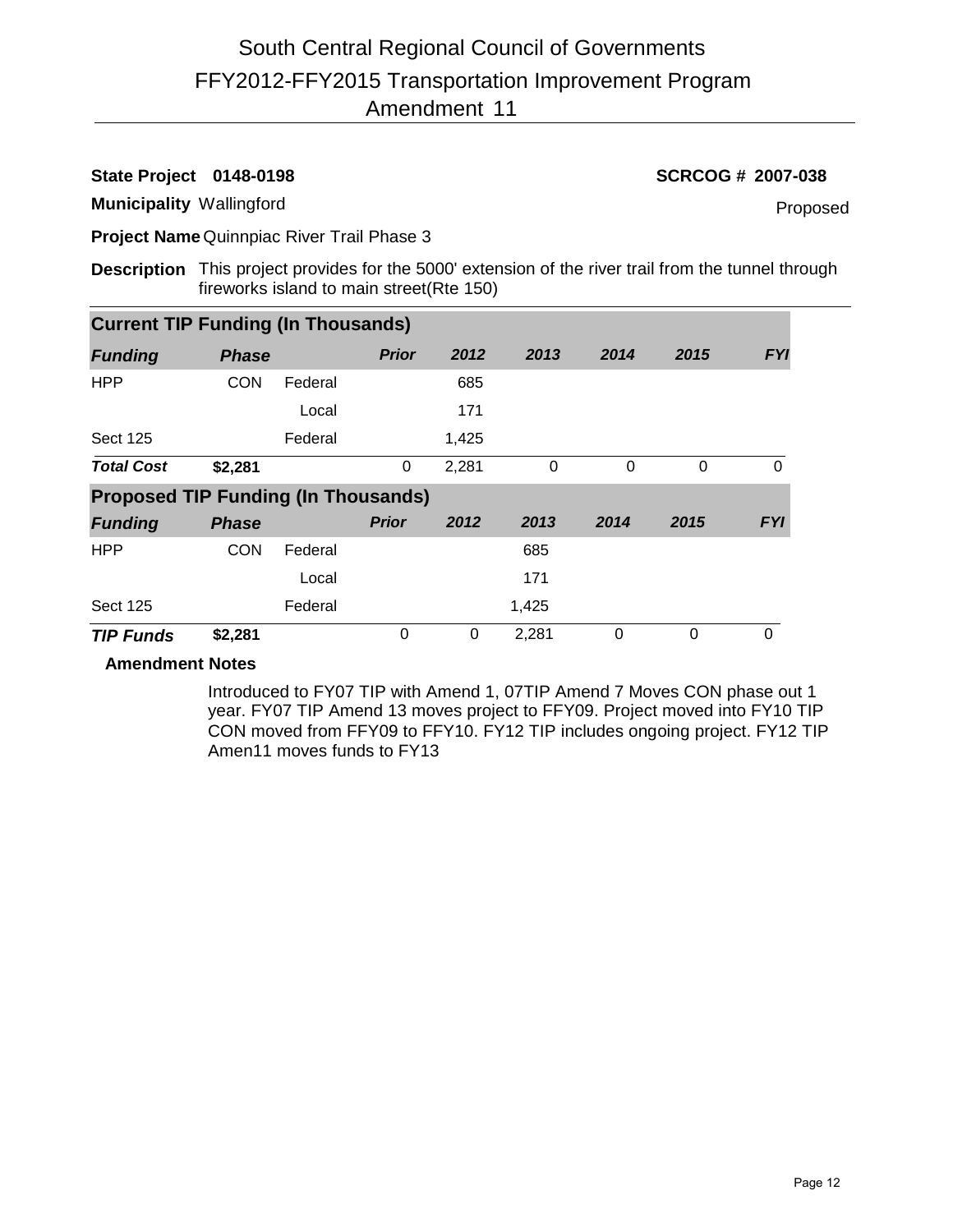# **State Project 0173-0424 SCRCOG # 2011-A23-3**

**Municipality** District 3

Proposed

**Project Name**Epoxy Pavement Markings Interstate Routes (2012)

**Description** Installation of epoxypavement markings long lines, symbols and legends in District 1 on various interstate routes.

| <b>Current TIP Funding (In Thousands)</b>  |              |              |              |      |       |      |          |            |  |  |  |  |
|--------------------------------------------|--------------|--------------|--------------|------|-------|------|----------|------------|--|--|--|--|
| <b>Funding</b>                             | <b>Phase</b> |              | <b>Prior</b> | 2012 | 2013  | 2014 | 2015     | <b>FYI</b> |  |  |  |  |
| I-M                                        | <b>CON</b>   | Federal      |              | 857  |       |      |          |            |  |  |  |  |
|                                            |              | <b>State</b> |              | 95   |       |      |          |            |  |  |  |  |
| <b>Total Cost</b>                          | \$952        |              | 0            | 952  | 0     | 0    | $\Omega$ | 0          |  |  |  |  |
| <b>Proposed TIP Funding (In Thousands)</b> |              |              |              |      |       |      |          |            |  |  |  |  |
| <b>Funding</b>                             | <b>Phase</b> |              | <b>Prior</b> | 2012 | 2013  | 2014 | 2015     | <b>FYI</b> |  |  |  |  |
| I-M                                        | <b>CON</b>   | Federal      |              |      | 2,100 |      |          |            |  |  |  |  |
| <b>TIP Funds</b>                           | \$2,100      |              | 0            | 0    | 2,100 | 0    | 0        | 0          |  |  |  |  |

### **Amendment Notes**

Amendment 23 introduces new project FY 12 TIP amend 11 moves funds to FY13

**State Project 0173-0425 SCRCOG # 2011-A23-4**

Proposed

**Municipality** District 3

**Project Name**Epoxy Pavement Markings Non Interstate Routes2012

**Description** Installation of epoxypavement markings long lines, symbols and legends in District 1 on various non interstate routes.

| <b>Current TIP Funding (In Thousands)</b>  |              |              |              |      |       |      |          |            |  |  |  |  |
|--------------------------------------------|--------------|--------------|--------------|------|-------|------|----------|------------|--|--|--|--|
| <b>Funding</b>                             | <b>Phase</b> |              | <b>Prior</b> | 2012 | 2013  | 2014 | 2015     | <b>FYI</b> |  |  |  |  |
| <b>STPA</b>                                | <b>CON</b>   | Federal      |              | 762  |       |      |          |            |  |  |  |  |
|                                            |              | <b>State</b> |              | 190  |       |      |          |            |  |  |  |  |
| <b>Total Cost</b>                          | \$952        |              | 0            | 952  | 0     | 0    | 0        | 0          |  |  |  |  |
| <b>Proposed TIP Funding (In Thousands)</b> |              |              |              |      |       |      |          |            |  |  |  |  |
| <b>Funding</b>                             | <b>Phase</b> |              | <b>Prior</b> | 2012 | 2013  | 2014 | 2015     | <b>FYI</b> |  |  |  |  |
| <b>STPA</b>                                | <b>CON</b>   | Federal      |              |      | 1.400 |      |          |            |  |  |  |  |
| <b>TIP Funds</b>                           | \$1,400      |              | 0            | 0    | 1,400 | 0    | $\Omega$ | 0          |  |  |  |  |

## **Amendment Notes**

Amendment 23 introduces new project. FY 12 TIP amend 11 moves funds to FY13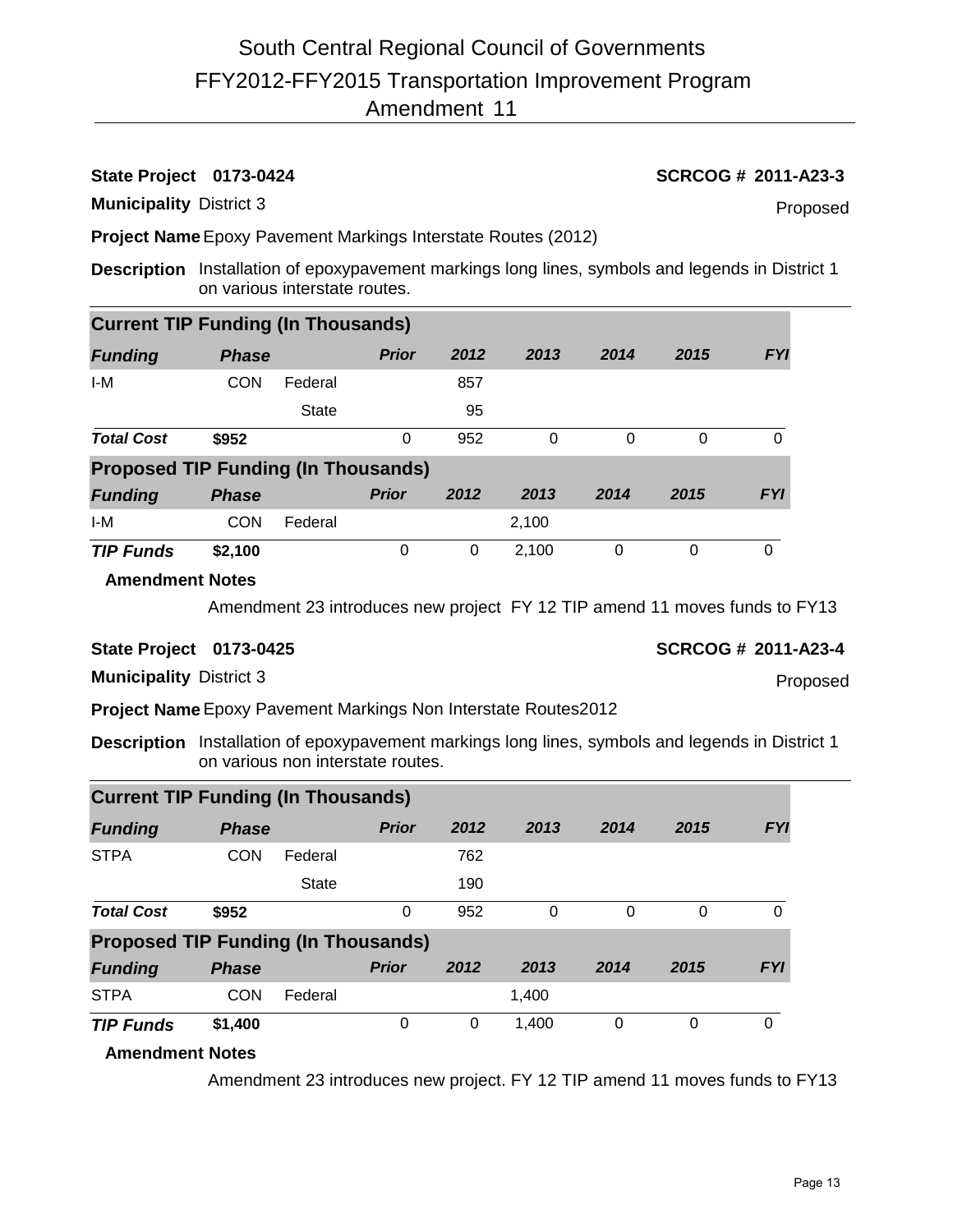

*Planning for Our Region's Future*

Bethany Branford East Haven Guilford Hamden Madison Meriden Milford New Haven North Branford North Haven Orange Wallingford West Haven Woodbridge

Carl J. Amento, Executive Director

# *Resolution Fiscal Year 2012-Fiscal Year 2015 Transportation Improvement Program Amendment Eleven*

- *Whereas:* U.S. Department of Transportation "Metropolitan Planning Regulations" (23 *CFR* 450) prescribe that each metropolitan planning organization maintain a financially constrained multi-modal transportation improvement program consistent with a *State Implementation Plan for Air Quality* (*SIP*) conforming to both U.S. Environmental Protection Administration-established air quality guidelines and *SIP*-established mobile source emissions budgets; and
- *Whereas:* The Council, per 23 *CFR* 450.324 and in cooperation with the Connecticut Department of Transportation (ConnDOT) and public transit operators and relying upon financial constraints offered by ConnDOT, adopted a *Fiscal Year 2012-Fiscal Year 2015 Transportation Improvement Program* on January 25, 2012, after finding the *Program* conforming per U.S. Environmental Protection Administration (U.S. EPA) final conformity rule (40 *CFR* 51 and 93) and relevant Connecticut Department of Transportation air quality conformity determinations: *Air Quality Conformity Reports: Fiscal Year 2012-2015 Transportation Improvement Program* and the Region's *Long-Range Transportation Plans—2011 to 2040, (April, 2011)*; and
- *Whereas:* The Council, on January 25, 2012, indicated that periodic *Program* adjustment or amendment was possible; and
- *Whereas:* Projects referenced in the Program amendment (below) are consistent with the region's long-range transportation plan (*South Central Regional Long Range Transportation Plan—2011 to 2040, (April, 2011))*; and
- *Whereas:* Council *Public Participation Guidelines: Transportation Planning* have been observed during the development of the proposed *Program* amendment (below); and
- *Whereas*: By agreement between the Council and the Connecticut Department of Transportation, public involvement activities carried out by the South Central Regional Council of Governments in response to U.S. Department of Transportation metropolitan planning requirements are intended to satisfy the requirements associated with development of a *Statewide Transportation Improvement Program* and/or its amendment; and
- *Whereas:* Council of Governments' review of transportation goals, projects and opportunities may result in further adjustment or amendment of the *Program*.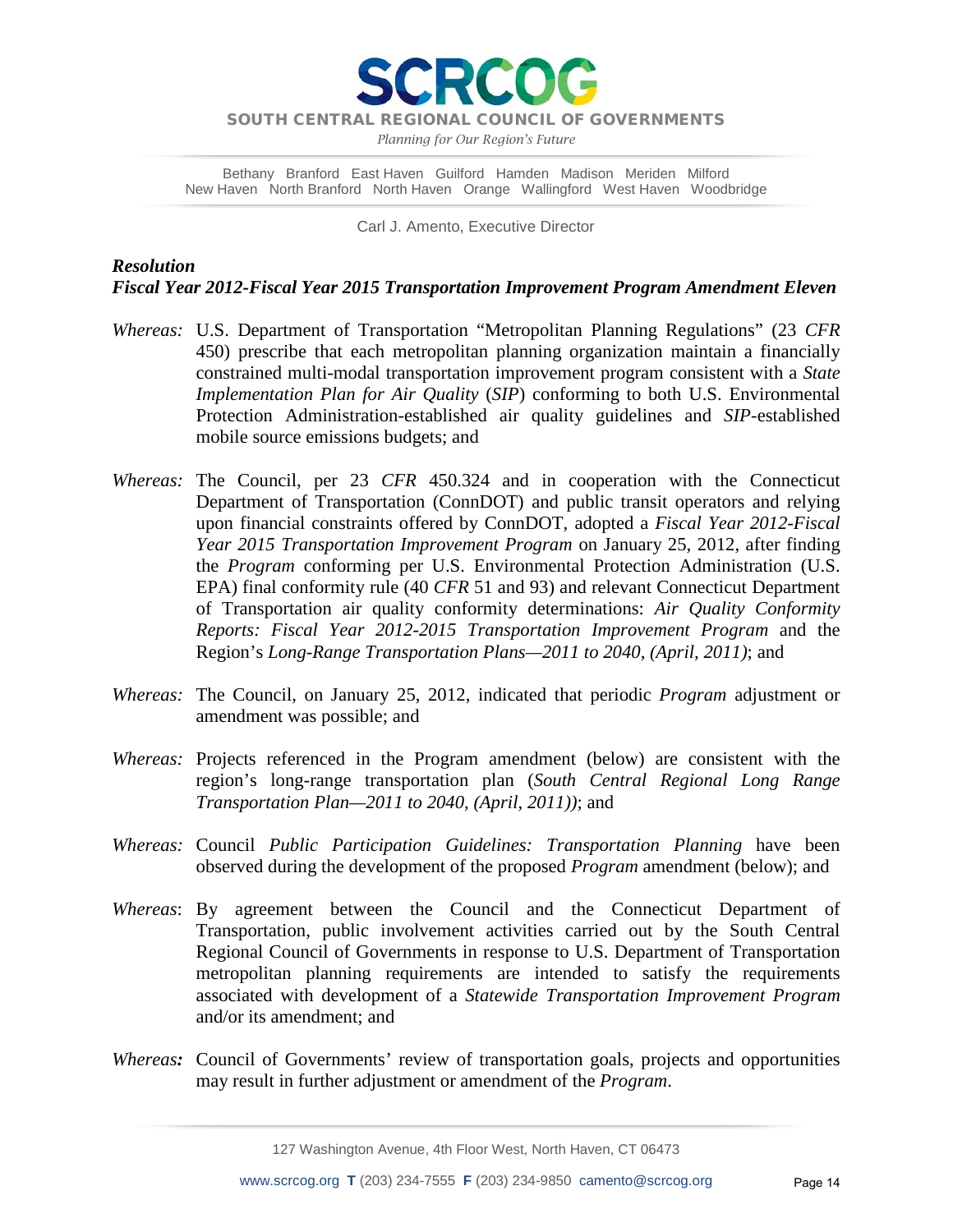

*Planning for Our Region's Future*

Bethany Branford East Haven Guilford Hamden Madison Meriden Milford New Haven North Branford North Haven Orange Wallingford West Haven Woodbridge

Carl J. Amento, Executive Director

*Resolution Fiscal Year 2012-Fiscal Year 2015 Transportation Improvement Program Amendment Eleven (continued)*

*Now, Therefore, Be It Resolved By the Council of Governments:*

The *Program Amendment Eleven* shall be transmitted to the Connecticut Department of Transportation, for inclusion in the *State Transportation Improvement Program*

The undersigned duly qualified and acting Secretary of the South Central Regional Council of Governments certifies that the foregoing is a true and correct copy of a resolution adopted at a legally convened meeting of the South Central Regional Council of Governments on **January 23, 2013**

Date: **January 23, 2013**. By:

 Secretary South Central Regional Council of Governments